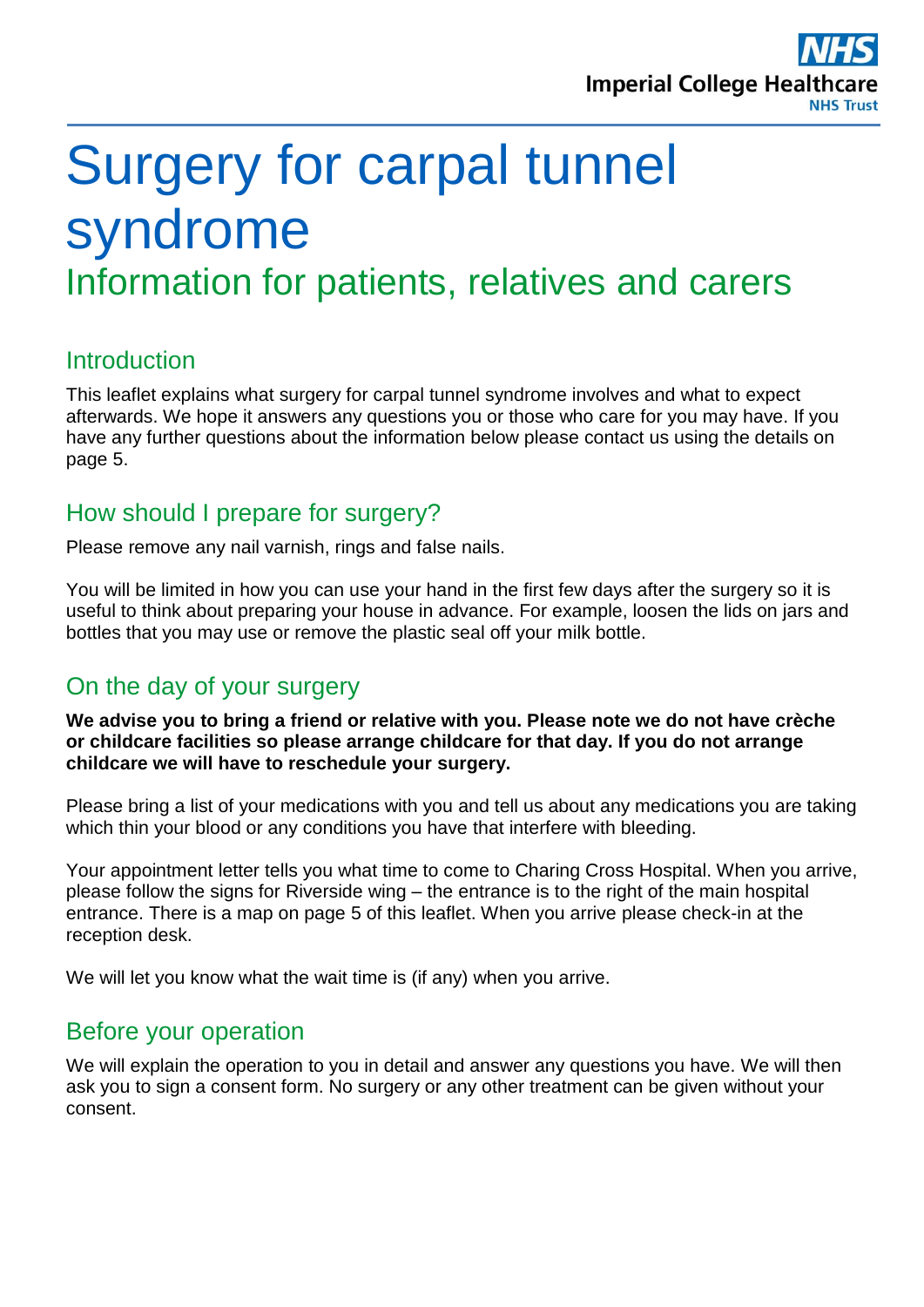## What happens during the operation?

The operation lasts 20 minutes and is typically done under local anaesthetic as a day case, meaning you can go home the same day. We begin by injecting some local anaesthetic around your wrist to numb the area. You may still feel some pressure / vibration during the procedure but you should not feel pain.

The local anaesthetic takes about ten minutes to work and we will check this with you before we start. We apply a tourniquet during the operation, which is like a blood pressure cuff. This can feel uncomfortable after about 15 to 20 minutes so let us know if it is and we will adjust it.

You will be lying down during the operation. There will be a nurse present during the operation to ensure you are comfortable.

The doctor begins the operation by making a small cut at the base of your palm and releasing the ligament which is causing pressure over the nerve. The skin is closed with several stitches and a light dressing is applied, followed by a bulky bandage. You can remove the bulky bandage three days after your surgery but keep the small dressing in place for two weeks. Please make an advance appointment with your GP or practice nurse to have your stitches removed two weeks after your surgery.

The local anaesthetic will last for a few hours but some people may still feel the effects the next day.

## What are the benefits of surgery?

Symptoms such as tingling or pain in your fingertips, which wakes you at night, usually get better very quickly. Surgery aims to stop your symptoms from getting worse, particularly if you have any muscle weakness.

## What are the risks involved in having surgery?

As with any operation there are risks of bleeding, infection and scarring but these are typically very low in this type of surgery.

The risks specific to carpal tunnel surgery include:

- pain around the surgery site
- symptoms not settling
- symptoms returning
- complex regional pain syndrome (on-going severe pain, extremely rare)
- nerve damage (extremely rare)

Your consultant will explain the risks before your surgery and answer any questions you have.

You will have a scar after your surgery that is approximately two centimetres long. It is normal for this scar to be sensitive at first but this will normally settle down within four to six weeks. This will usually fade over time but will never disappear.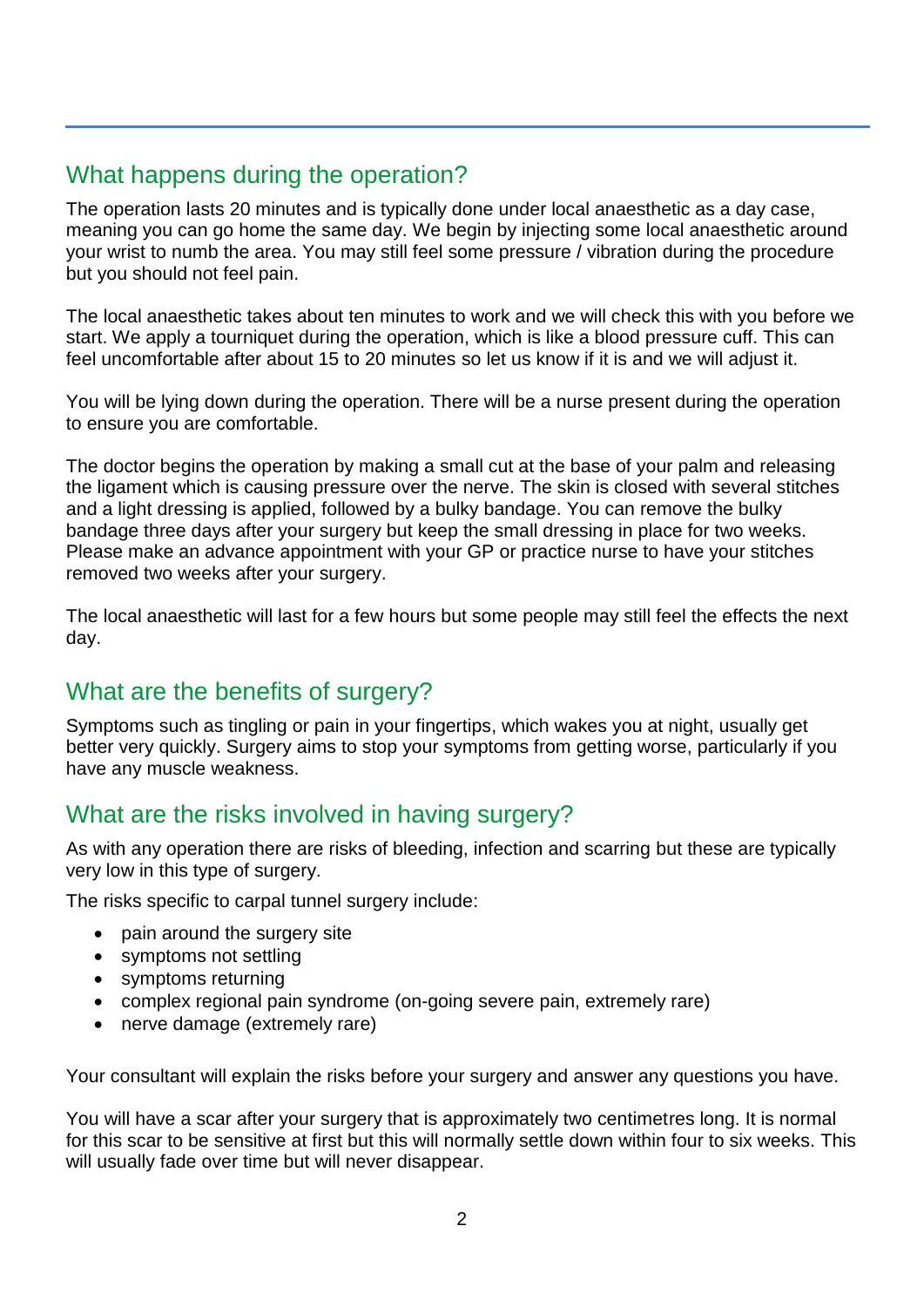## Can I eat and drink as normal after the operation?

You can eat and drink normally after the operation and we usually provide you with a cup of tea and a biscuit before you leave the hospital.

#### Travelling home after surgery

We advise you to have someone to accompany you home after your surgery.

#### What should I look out for at home?

It is normal to have some slight discomfort after surgery once the local anaesthetic wears off. We advise you to take painkillers such as paracetamol if you need them and to keep your hand elevated (raised). It is good to use your hand for light activities such as eating, drinking, dressing, typing and writing as soon as possible after the operation.

Perform the exercises below five times each, every two hours until you are able to complete them easily.



It is normal to experience some unusual sensations after surgery, such as burning or tingling in your fingers and hand as the nerve is recovering. However, if you develop any symptoms or signs of infection you should contact your GP. This would include:

- redness, spreading beyond the wound
- an unpleasant smell coming from the wound
- yellow discharge coming from the wound
- increased temperature of the wound
- generally feeling unwell with a temperature

## How long do I need to keep my dressings on for?

You should keep the bulky bandage in place for three days then remove this at home yourself. You should keep the single layer dressing in place until you see your GP to have your stitches removed after two weeks. You should keep the wound clean and dry until this point.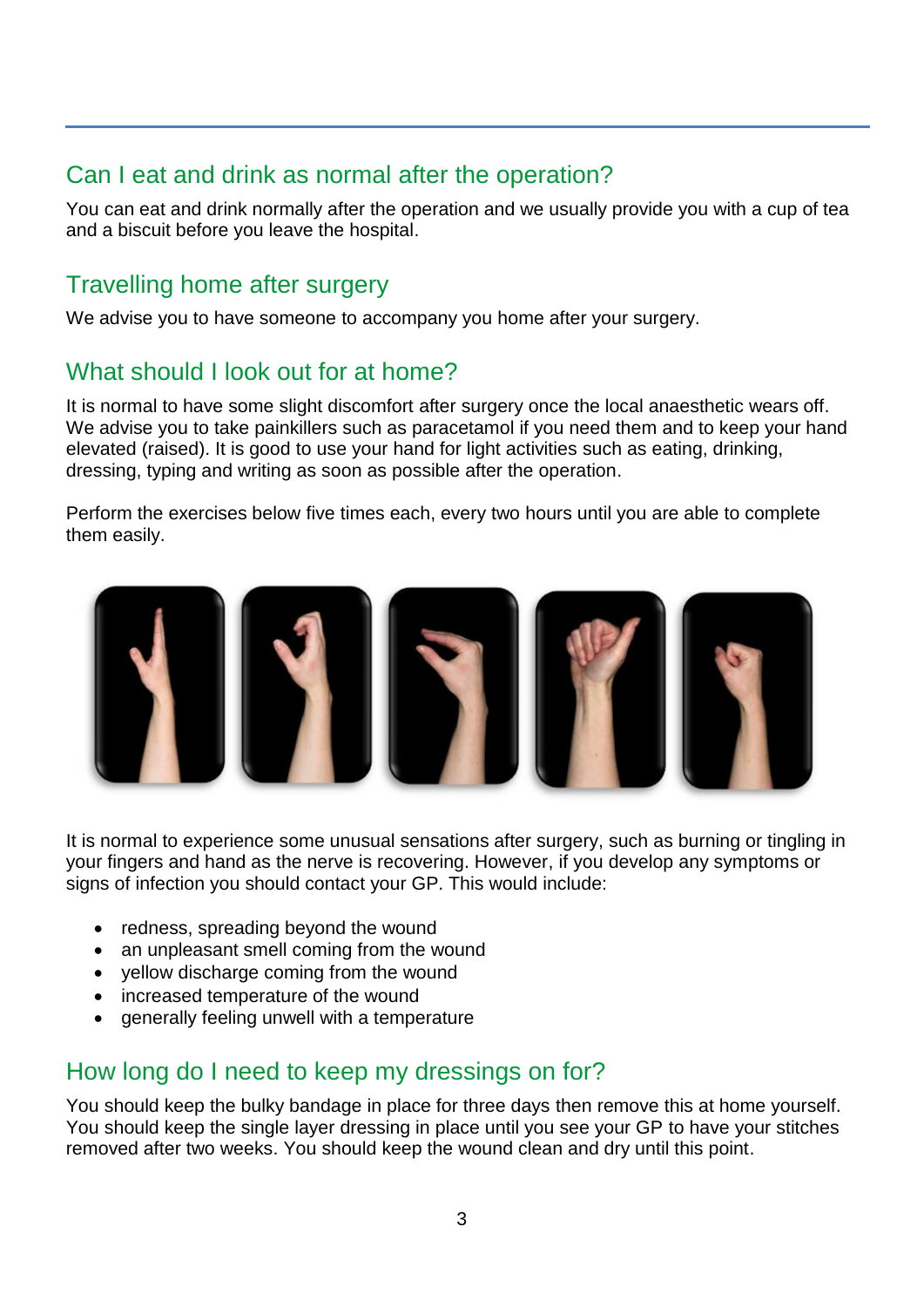You can have a bath or shower 24 hours after your surgery but you should cover your hand with a plastic bag or a rubber glove.

If your single layer dressing comes loose, gets dirty or wet it can be replaced. Its purpose is to keep your wound clean and protect the stitches from irritation. You can buy a replacement dressing from your local pharmacy.

#### When can I go back to work?

If your work is desk-based you can return as soon as it is comfortable to do so. For those in more manual work we advise that you wait until after your stitches are removed but this also depends on the type of manual work you do. You should always think about whether you are safe to perform your duties.

#### When can I drive again?

We recommend waiting for two weeks and until you can make a firm fist. It may be wise to check with your car insurance company beforehand to make sure there are no restrictions.

#### How do I care for my scar?

Once the stitches are removed after two weeks you should start to massage the scar. You should use a simple moisturising cream such as E45 or Nivea $^{\circledR}$ . Apply the cream to the scar and use your thumb or finger to massage the scar in small circles. Apply enough pressure so that the skin goes white. You should spend between 10 and 15 minutes doing this each day, in short sessions of two to three minutes each. It is normal for the scar to be very sensitive in the first two to four weeks after surgery and this will improve with massage.

## Who should I contact if I have a problem at home?

Most patients recover quickly after their surgery and without complications which is why we do not offer routine follow-up appointments. If you have any concerns about your wound (see page 3), please contact your GP.

You may experience some discomfort in the area in the first two to four weeks after your operation but this should settle after six weeks. It can take longer for the sensation to improve and this will often depend on the severity of your symptoms before the surgery.

If you are experiencing pain that is worse than before the surgery or if you have not returned to using your hand normally for light activities (eating, drinking, dressing, etc.) by six weeks then please contact us: **[imperial.carpaltunnelclinic@nhs.net](mailto:imperial.carpaltunnelclinic@nhs.net)**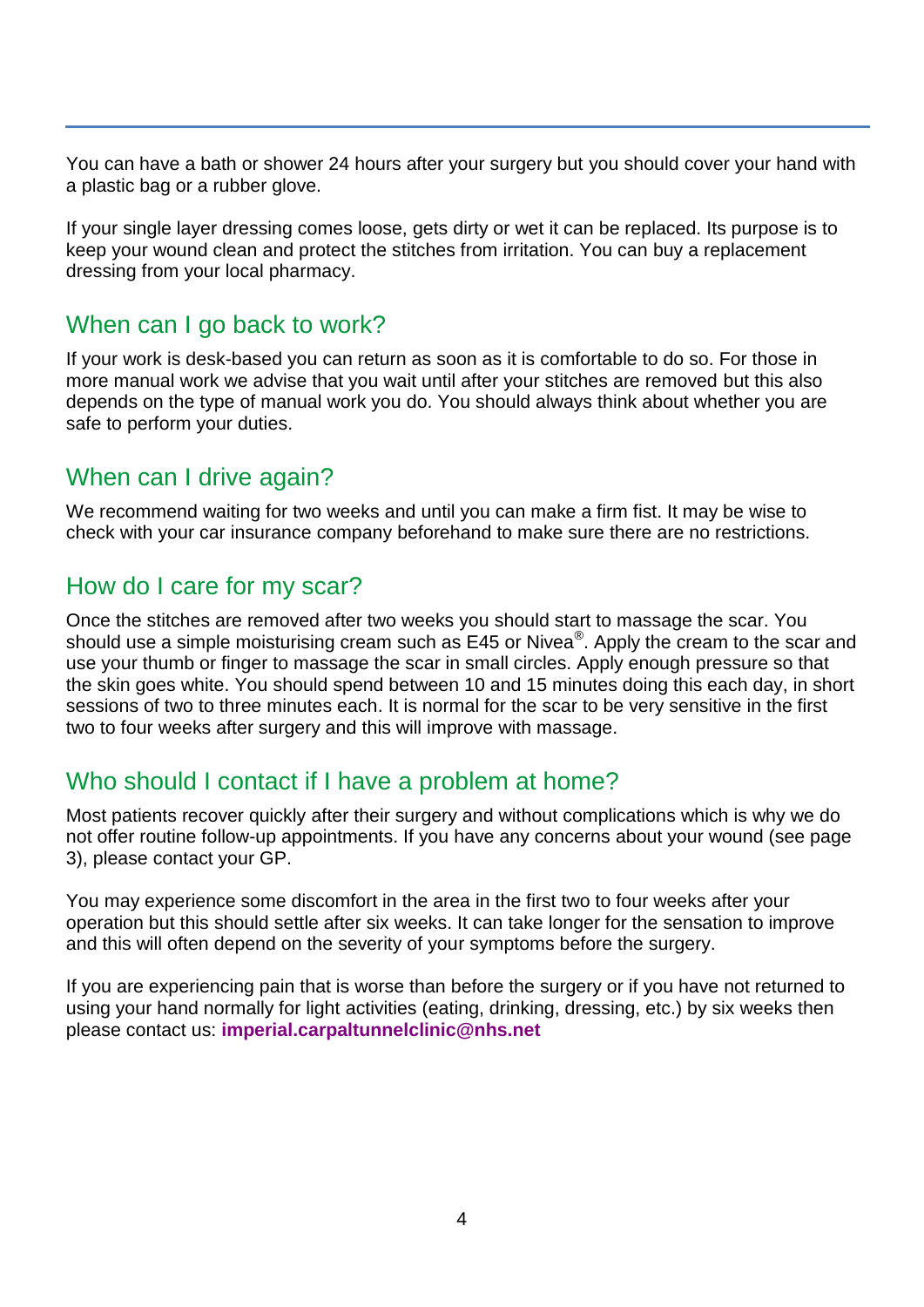# Find us in Riverside Wing, Charing Cross Hospital



**Riverside Wing** 

#### How do I make a comment about my visit?

We aim to provide the best possible service and staff will be happy to answer any of the questions you may have. If you have any **suggestions** or **comments** about your visit, please either speak to a member of staff or contact the patient advice and liaison service (**PALS**) on **020 3313 0088** (Charing Cross, Hammersmith and Queen Charlotte's & Chelsea hospitals), or **020 3312 7777** (St Mary's and Western Eye hospitals). You can also email PALS at **[imperial.pals@nhs.net](mailto:imperial.pals@nhs.net)** The PALS team will listen to your concerns, suggestions or queries and is often able to help solve problems on your behalf.

Alternatively, you may wish to complain by contacting our complaints department:

Complaints department Fourth floor Salton House St Mary's Hospital Praed Street London W2 1NY

Email: **[ICHC-tr.Complaints@nhs.net](mailto:ICHC-tr.Complaints@nhs.net)**

Telephone: **020 3312 1337 / 1349**